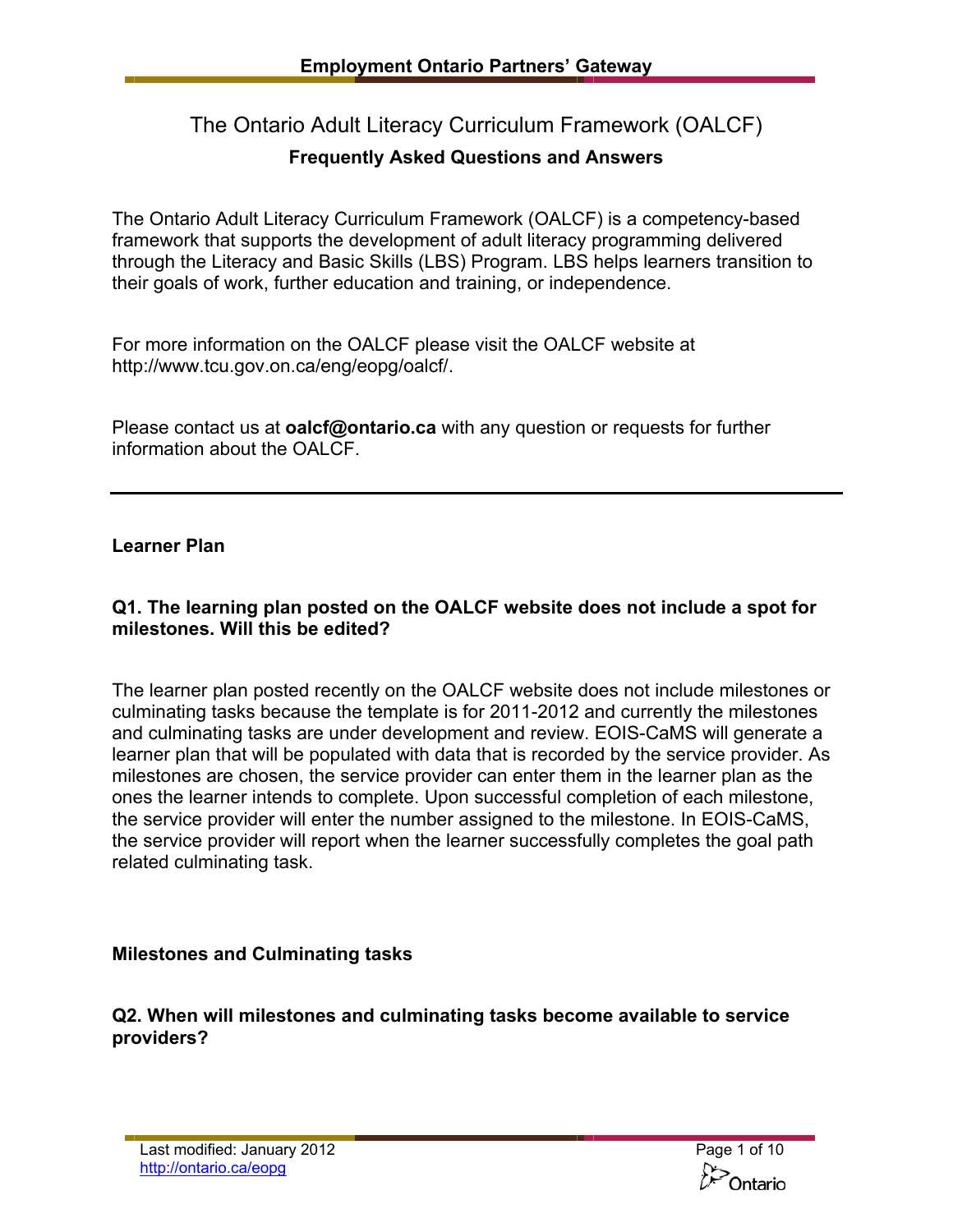The development of the culminating and milestone task assessment activities is on schedule. The projects are on track and are undergoing a rigorous series of reviews to ensure that they are appropriate to goal paths, streams, sectors and regional service providers and learners. They will be distributed by the Ministry in time for use in April 2012.

### **Q3. Would it be possible to have the name of each milestone task as they become available? As well, could the competency, task group and level indicator be included for each milestone?**

Each milestone task (60 in English and 60 in French) is aligned to the *Competency Indicators*. If you go to page 6 of the curriculum framework introduction, you will find a chart of all the competencies, task groups and levels which states all the indicators. For example, the indicator for AI is *Read continuous text* and the indicator for C1.2 is *Make low-level inferences to calculate costs and expenses that may include rates such as taxes and discounts*. The milestone task assessment activity will be based on the indicators. We will release all the milestones and culminating task assessment activities with accompanying user guides as a full package to the field in time for use April 1, 2012. Some milestones will apply to more than one goal path but all goal paths and all indicators will be covered by the milestone tasks.

# **Q4. Will the milestones and culminating tasks have the competencies, task group and level indicators identified on them and in the learning plan?**

The milestones will be identified by the same letter and numbering system that you can find in the chart on page 6 in the document, "*Introduction to the Curriculum Framework*" (posted on the OALCF website at [http://www.tcu.gov.on.ca/eng/eopg/oalcf/\)](http://www.tcu.gov.on.ca/eng/eopg/programs/lbs_oalcf_overview.html).

Each milestone corresponds to an indicator but has the further description of the goal path to which it corresponds. Culminating tasks will provide a description of which competencies, task groups and levels are included in the assessment activity.

# **Q5. Is there any way we could get the master list of the milestone titles & culminating tasks for the OALCF competency, task group and level?**

Please refer to the document, "Introduction to the Curriculum Framework", page 6 which provides a chart of the indicators for all competencies, task groups and levels. The document is posted at: [http://www.tcu.gov.on.ca/eng/eopg/oalcf/index.html](http://www.tcu.gov.on.ca/eng/eopg/programs/lbs_oalcf_overview.html)

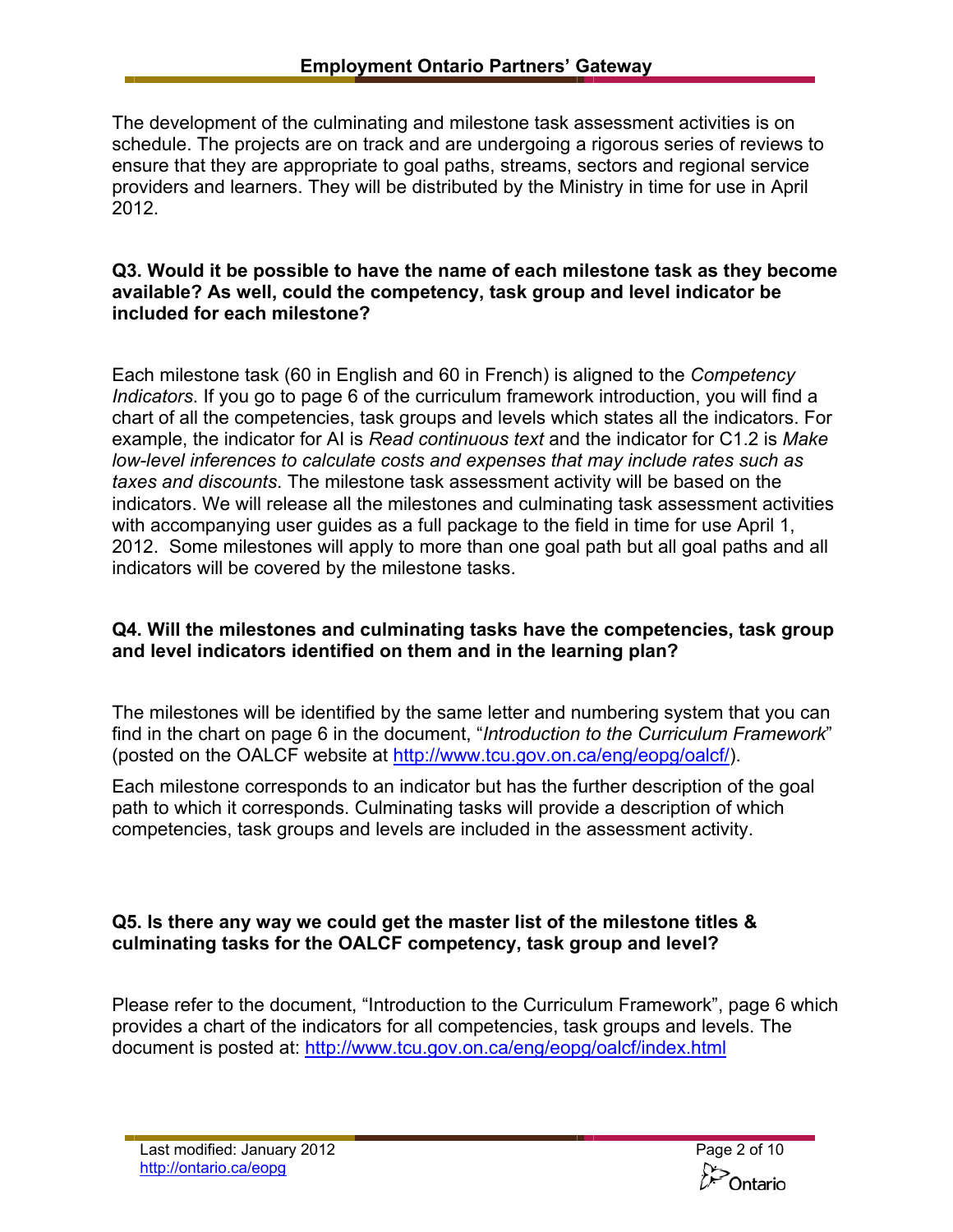The indicators are the milestones for which assessment activities by goal path are being developed. There is no publicly available list of the names of each of the 60 milestone assessment activities in English and the 60 in French at this time, as they are still undergoing final review.

Culminating tasks are more complex and include more than one competency, task group and level and therefore they are not as easy to describe by indicator statements. The six culminating tasks (one per goal path except for apprenticeship which has two (2), one for apprenticeship and one for skills training) and the 120 milestones will be available in time for use in April 2012.

# **Q6. Who is responsible for administering the milestone and the culminating tasks if there are multiple instructors/courses within the same service provider?**

Service providers will receive instructions on the administrative protocols to be used for the Milestone and Culminating Tasks Assessment Activities through a User Guide. The decisions as to who will administer the assessment activities will be determined by the service provider.

# **Q7. How many milestones do we have to report for each learner?**

To indicate learner progress, the learner is required to do at least one (1) Milestone Task. There is no maximum number of milestones to report for each learner. The service provider uses their professional judgement to determine which milestones a learner needs to demonstrate to be ready for transition beyond the LBS Program. *The Milestone User Guide* will provide the service provider with additional information.

#### **Q8. There is a concern that if there are only 60 milestone tasks, there may not be a milestone task that is relevant to each student's goal. Would it be just as acceptable to create "milestone tasks" which are similar in degree of difficulty that would be more relevant to a learner?**

The milestones are being carefully developed so that all indicators of each competency, task group and level are included in a milestone and that they will cover all goal paths. An extensive process of consultation and trialing of products has been undertaken to ensure the applicability of milestones to the five goal paths.

It is desirable to have some milestones applicable to more than one goal path as it signals to the learner that their achievements are transferable to other contexts and it also means that if a learner changes goal path, their achievements still count.

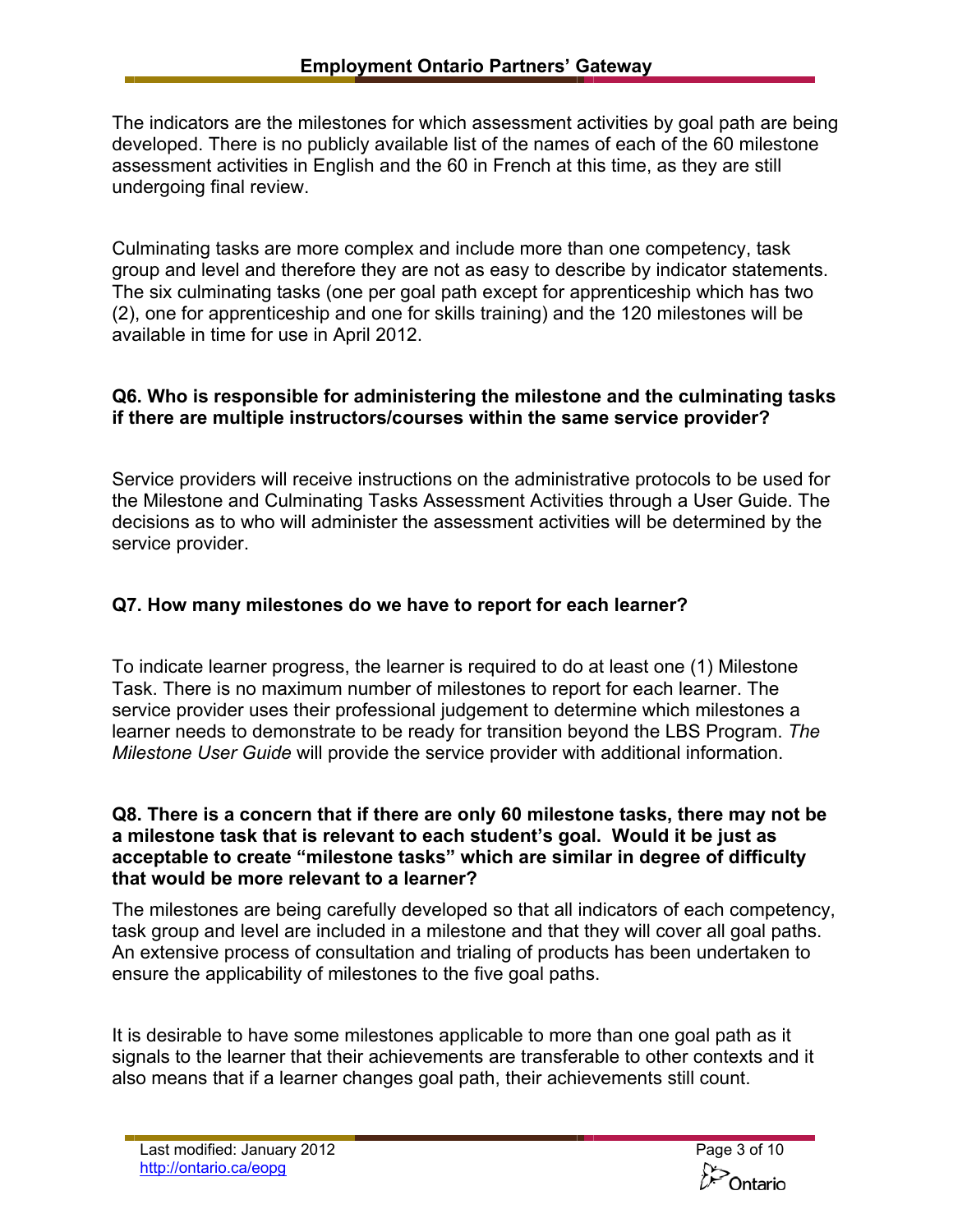The milestones are aligned to the curriculum framework and the Performance Management Framework uses milestones as a performance indictor for effectiveness measures. In time, program decisions will be made based on the data collected through EOIS-CaMS and therefore the Ministry must be assured that performance indicators have been applied equitably and under the same circumstances.

In time, there may be more milestones, but this decision will be based on the use of milestones and feedback from LBS service providers using them.

Service providers are welcome to develop tasks that will be used for practice but not as indicators reported on in EOIS-CaMS.

**Q9. Why is it necessary to keep milestone tasks secure? After all once a task is used it is no longer "secure". A practitioner may teach to the milestone once it has been used, and a student may be able to remember how to approach some of the thinking questions. Would it not make more sense to post these as typical and standard milestone tasks, but allow practitioners to create another task to the same standard?** 

Service providers will use a Milestone Selection Guide, which will have all the assessment activities for the milestones and will have an administration and scoring guide in April 2012. Within the guide, there will be a clear explanation as to why it is important to maintain the standards of security that will be outlined.

The milestones are an effectiveness performance indicator and program improvement decisions will be based on the data that is collected on these indicators. It is important that service providers understand why the assessment protocol must be followed. It is in the interests of public accountability and program improvement to collect data consistently and accurately.

The milestones are not tests. They are indicators that the learner is increasing their ability to apply their newly acquired skills and abilities. The administration guide will give the service provider suggestions on how to introduce and administer the milestone learner activities.

# **Q10. How will we handle culminating tasks for single subject learners i.e. math only, chemistry only, physics only, and biology only etc.?**

In order to record in EOIS-CaMS that the LBS learner successfully completed their goal path, three (3) performance indicators must be attained. The mandate of the LBS

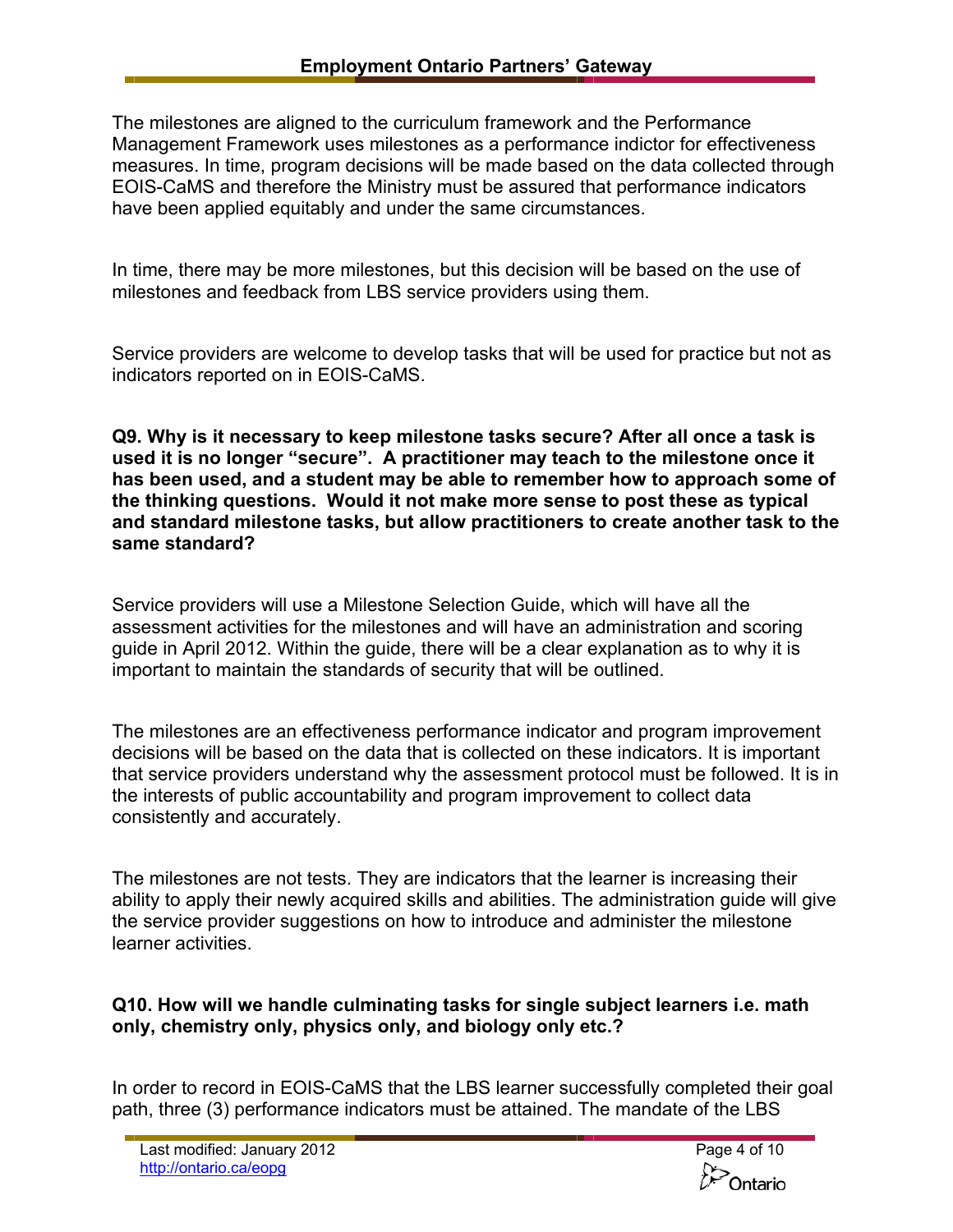Program is to provide the instructional and other supports (e.g., referral, training support, etc.) a learner needs to be prepared for transition to their next steps beyond LBS. In order for the ministry to know if its services are in fact doing this, information on the completion of performance indicators is reported in EOIS-CaMS. For measuring goal path completion there are three (3) performance indicators: milestones, culminating tasks and learning activities.

For students who are just taking one subject (only chemistry, only physics, only biology), the instructor will determine which milestones apply to the learner (because LBS is not only about skill development, it is also about enabling learners to use and transfer their skills for authentic purposes) and the postsecondary goal path culminating task will show that the learner has the other important competencies expected at the post secondary level (reading/ writing/ thinking).

Often a student who is only taking one ACE course at the college already has a secondary school diploma or equivalency. Having a credential, however, is not always a guarantee that all required competencies, skills and knowledge are present. Since LBS is not a credentialing body, having the student do milestones, and a culminating task along with their learning activities (the ACE course work in this example) is not a college determined requirement for his or her transition to postsecondary. The performance indicators for goal completion, therefore, are not a requirement for the college registrar for transition. However, they are requirements for the funded organization to demonstrate accountability to the ministry that they are providing learners with services related to the LBS mandate which is to prepare learners for successful transition.

### **Q11. How do you propose to ensure accuracy and consistency among professional teachers marking the Culminating Tasks?**

The Culminating Tasks will include the assessment activity and an administration and scoring guide for the assessor. Where necessary, there will be exemplars (anchor papers) provided to guide practitioners in their assessment judgments.

Only through use and experience will it be discovered where assessors differ in their interpretation and understanding of the administration and scoring guide. LBS Support Organizations could be approached by service providers to develop a process in a sector or a community where practitioners would discuss the common interpretation and assessment of learner. This process in the past was called common assessment and may be a useful model to revive, adapt and apply for this purpose.

# **Q12. What happens if a learner does not complete the culminating task?**

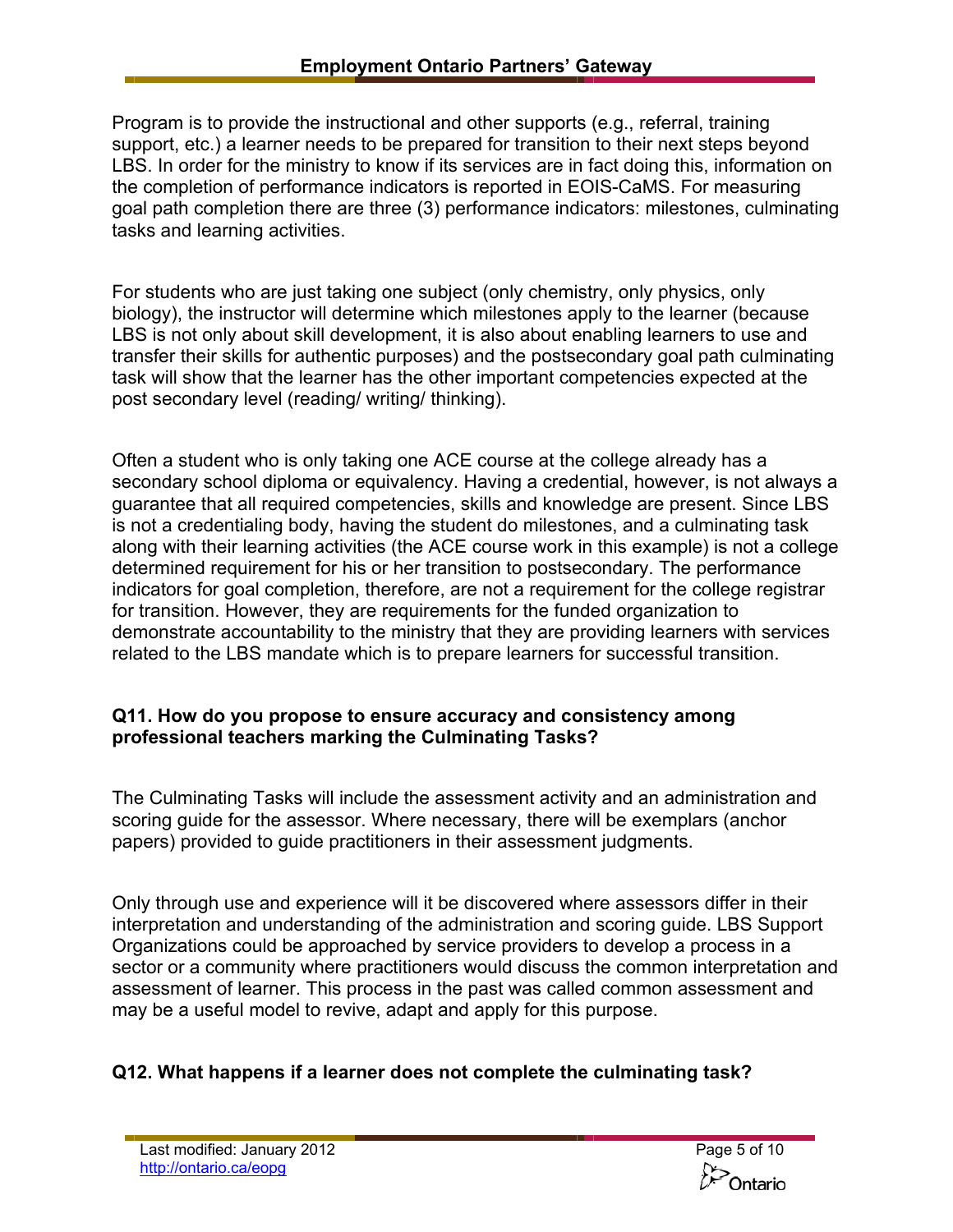In a situation where the learner has completed the required milestones and learning activities, but not the culminating task, the service provider will not able to report that the learner has successfully completed the requirements of the goal path. The culminating task is one of three performance indicators for the measure Completion of Goal Path. Completing milestones, however, will still count towards the Learner Progress measure. Completing the learning activities will be counted as completion of one performance indicator for Completion of Goal Path.

### **Q13. How can we debrief results of a learner's culminating task without showing the learner the graded task and ensure security of the task?**

The Culminating Task User Guide will provide practitioners with the guidance they need to provide learners with feedback, without compromising the security of the assessment activities.

### **Q14. Is it possible to have more / different versions of the one culminating task per path to increase security?**

For April 2012, there will be one culminating task for each goal path and two for the Apprenticeship goal path - one for apprenticeship and one for skills training - for a total of six culminating tasks. The Culminating Task User Guide will outline the requirements for secure use of the assessment activities.

In order to determine if there is a) a need for more security and b) a need for additional choices, the ministry will consider recommendations from the culminating task developers, feedback from service provider's use of the culminating tasks and input from the sector organizations.

#### **Q15. We've noticed that some culminating tasks are focused exclusively on language-based skills. For those students who are upgrading their skills in only mathematical or scientific areas, how are these tasks relevant to their training?**

In order to record in the EOIS-CaMS that the student successfully completed their goal path, three performance indicators must be attained. As the mandate of the LBS Program is to provide the instructional and other supports (e.g., referral, training support, etc.) a learner needs to be prepared for transition to their next steps beyond LBS. In order for the Ministry to know if transition is occurring, information on the completion of performance indicators is reported in EOIS-CaMS. For the measure goal path completion there are 3 performance indicators: milestones, culminating task and learning activities.

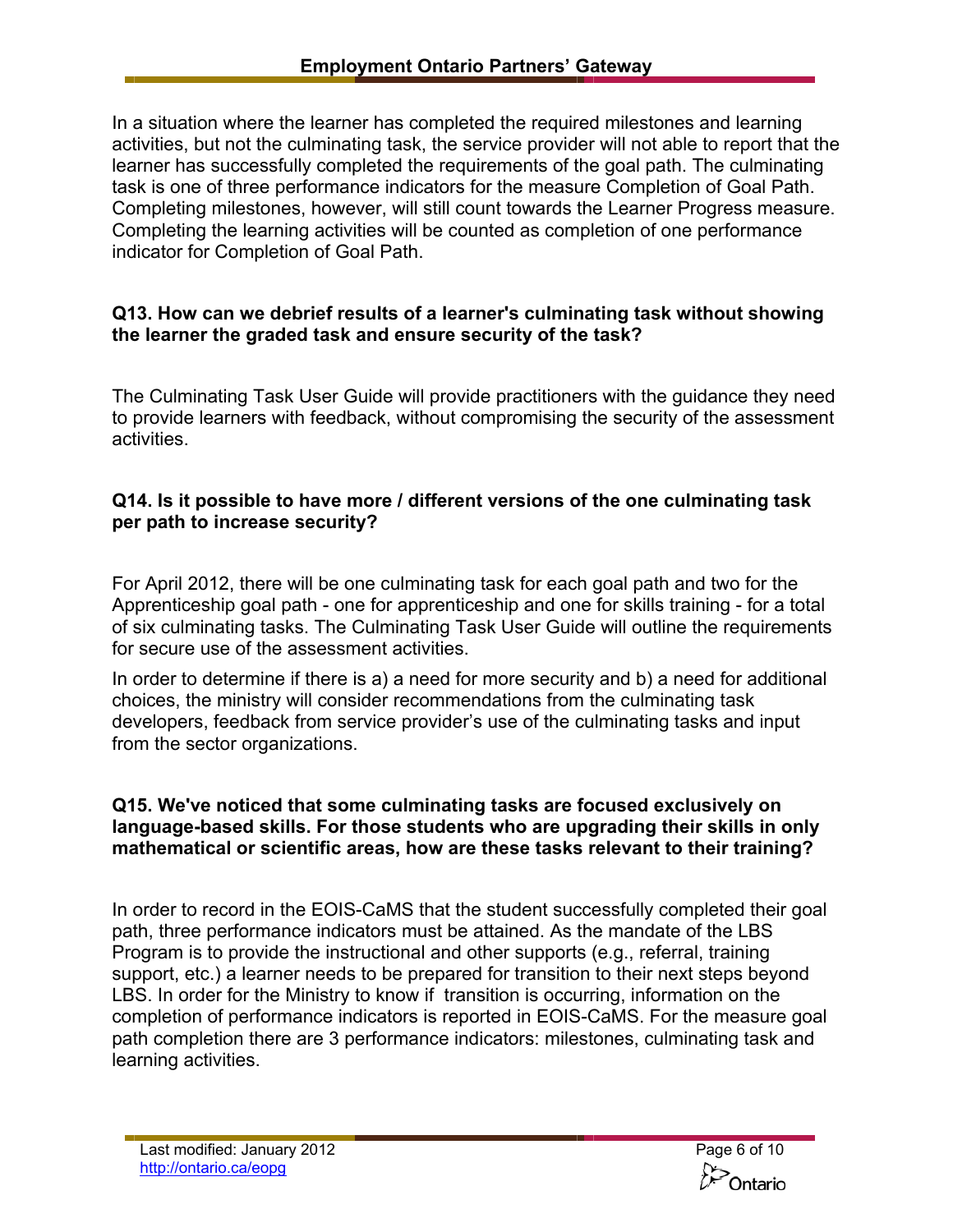In the example you have provided, the student's learning activities are included in the mathematical or scientific areas course. The practitioner will determine which milestones apply to the learner (because LBS is not only about skill development, it is about enabling learners to use and transfer their skills) and the postsecondary goal path culminating task will show that the learner has the other important competencies expected at the post secondary level (reading/writing/thinking). Having a credential is not always a guarantee that all the required competencies, skills and knowledge are present. Since LBS is not a credentialing body, having the learner do milestones and a culminating task along with their learning activities is not a requirement for his or her transition to postsecondary. Although not stated in your example, it is presumed that this student already has the credential or mature student status that has been accepted by the college registrar.

So, the performance indicators are not a requirement for transition but they are requirements for the funded organization to demonstrate accountability to the ministry that they are providing learners with services related to the LBS Program mandate.

If the learner only wants a mathematical or scientific areas course and does not want to do milestones or a culminating task, it is ultimately their choice and, in this case, the service provider would respect that and will only report in EOIS-CaMS that the learning activities were completed successfully. However, it is the expectation of the LBS Program that it is preparing learners for transition and at this point demonstrating that you have the competencies (milestones), the knowledge (learning activities) and the ability to integrate apply learning to a complex task is what the ministry feels is important for successful transitions.

Every effort should be made to have the learner do all three of the above, to indicate completion of goal path. At this early stage of the performance management framework, it is very important that service providers report accurately in EOIS-CaMS what actually happens in their programs. Over time, the data will be analyzed to know if adjustments are needed or whether there is clear evidence that links performance indicators with short, medium and long term impacts.

**Q16. If a student registers with our program to get a prerequisite for a postsecondary program (i.e. ACE Chemistry) and completes the program requirements, must the student also complete the "culminating task" that seems to be focused on "reading/writing/thinking" in order for our program to be able to record in EOIS-CAMS that the student was successful in completion?** 

Yes, in order to record in EOIS-CaMS that the student successfully completed their goal path, three performance indicators must be attained. The mandate of the LBS Program is to provide the instructional and other supports (e.g., referral, training support, etc.) a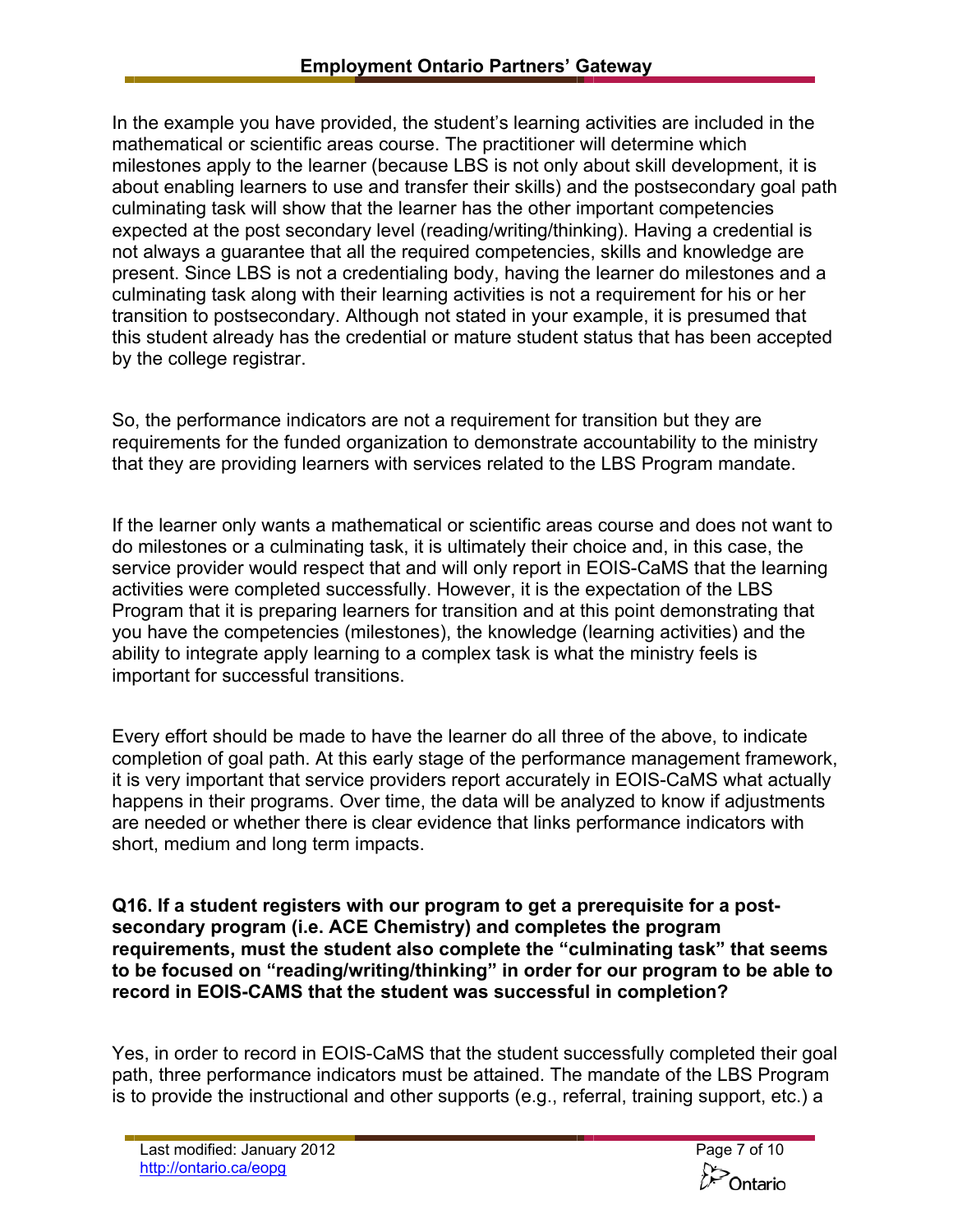learner needs to be prepared for transition to their next steps beyond LBS. In order for the ministry to know if our services are in fact doing this, information on the completion of performance indicators is reported in EOIS-CaMS. For the measure goal path completion there are three performance indicators: milestones, culminating task and learning activities.

In the example you have provided, the student's learning activities are included in the ACE Chemistry course. The practitioner will determine which milestones apply to the learner (because LBS is not only about skill development, it is about enabling learners to use and transfer their skills) and the postsecondary goal path culminating task will show that the learner has the other important competencies expected at the post secondary level (reading/writing/thinking). Having a credential is not always a guarantee that all the required competencies, skills and knowledge are present. Since LBS is not a credentialing body, having the learner do milestones and a culminating task along with their learning activities is not a requirement for his or her transition to postsecondary. Although not stated in your example, it is presumed that this student already has the credential or mature student status that has been accepted by the college registrar. So the performance indicators are not a requirement for transition but they are requirements for the funded organization to demonstrate accountability to the ministry that they are providing learners with services related to the LBS Program mandate.

If the learner only wants a chemistry course and does not want to do milestones or a culminating task, that is their choice and, in this case, the service provider would respect that and will only report in EOIS-CaMS that the learning activities were completed successfully. This is also a very good result. At this early stage of the performance management framework, it is very important that service providers report accurately in EOIS-CaMS what actually happens in their programs. Over time, the data will be analyzed to know if adjustments are needed or whether there is clear evidence that links performance indicators with short, medium and long term impacts.

# **Q17. Will there be a series of culminating tasks to choose from or is there only one culminating task per OALCF level?**

In 2012 - 13, there will only be one culminating task per goal path (except for apprenticeship which has two – one for apprenticeship and one for skills training). In time there may be more culminating task assessment activities developed and this will be part of the ongoing management of the OALCF.

**Dontario**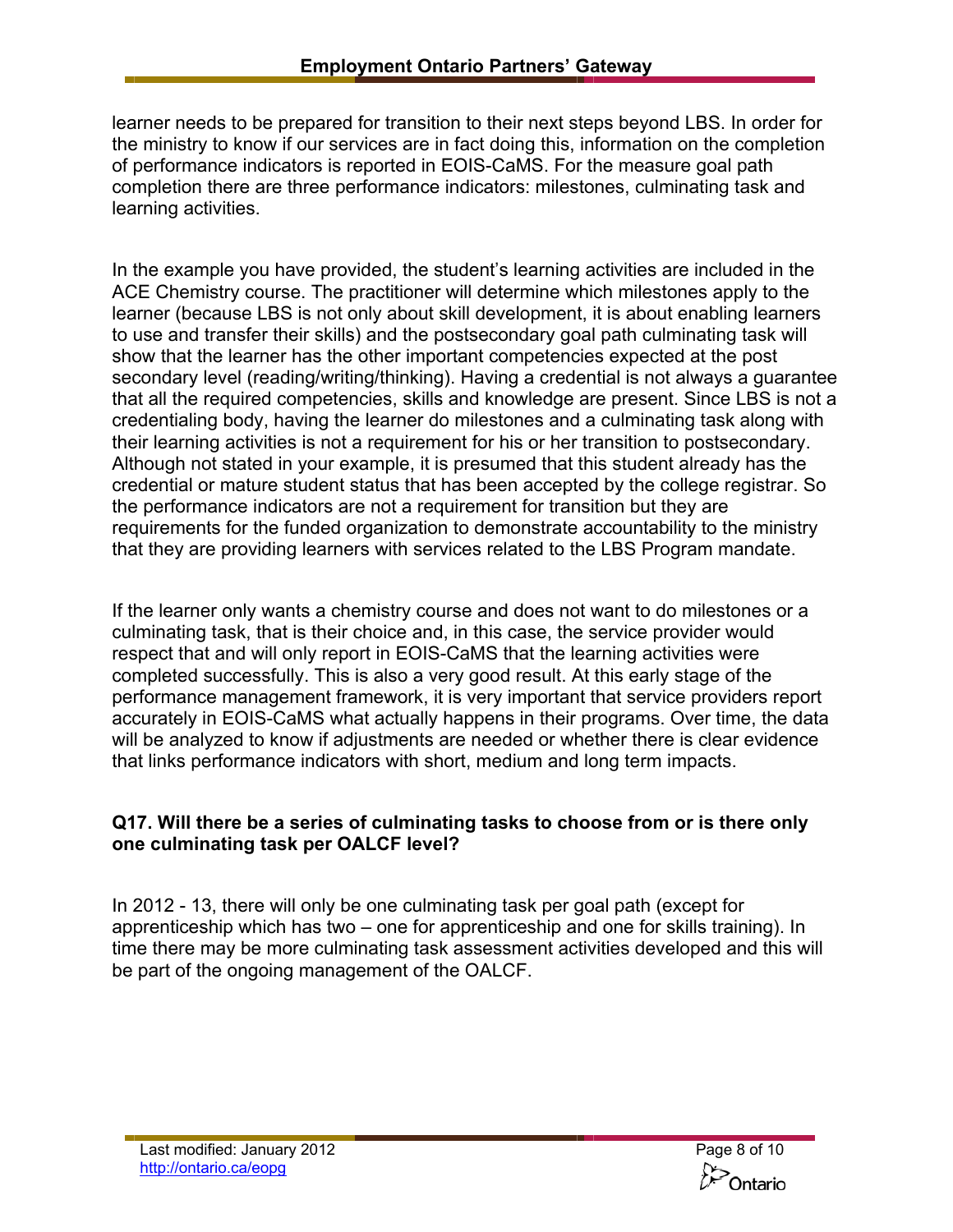# **Goal path**

**Q18. In the "Introduction to the Goal Path Descriptions" document it states "The goal path refers to the preparation required to exit LBS and transition to the goal and is delivered by an LBS service provider." So, is it accurate to say that an LBS service provider must be able to get the learner into that destination if they have a learner on that goal path?** 

The goal path prepares the learner for an anticipated transition to their next step (goal). Whether the learner actually gets there will be captured either at exit, 3, 6, or 12 months after. The service provider is only responsible for the preparation of the learner and any referrals that are made to other services and programs will be valued as indicators of the service coordination measure.

**Q19. We have always used the terms "long term" and "short term" with respect to goals, and were just beginning to understand these as explained by the OALCF. Now those terms seem to have been replaced by "goal" and "goal path" and this is confusing.** 

The terms goal path and goal were chosen to help us to do 2 things:

- 1. Distinguish between the preparation (what LBS service providers do with learners) and the destination (which most likely involves more training or additional services). For example, the learner may want to be an apprentice but, once having the necessary grade 12 level of knowledge and credentials, the person will still need to get a job, become registered as an apprentice and undergo the multi year program.
- 2. Acknowledge that the service provider is only accountable for providing the literacy and basic skills preparation needed to transition to the entry point of the goal and is not responsible for the learner attaining their goal, which often involves more training or education or other services.

The Goal Path Descriptions provide the practitioner with a description of where the learner wants to go (their goal) in order for the learner's program (goal path) to include all that is necessary for the learner to be prepared.